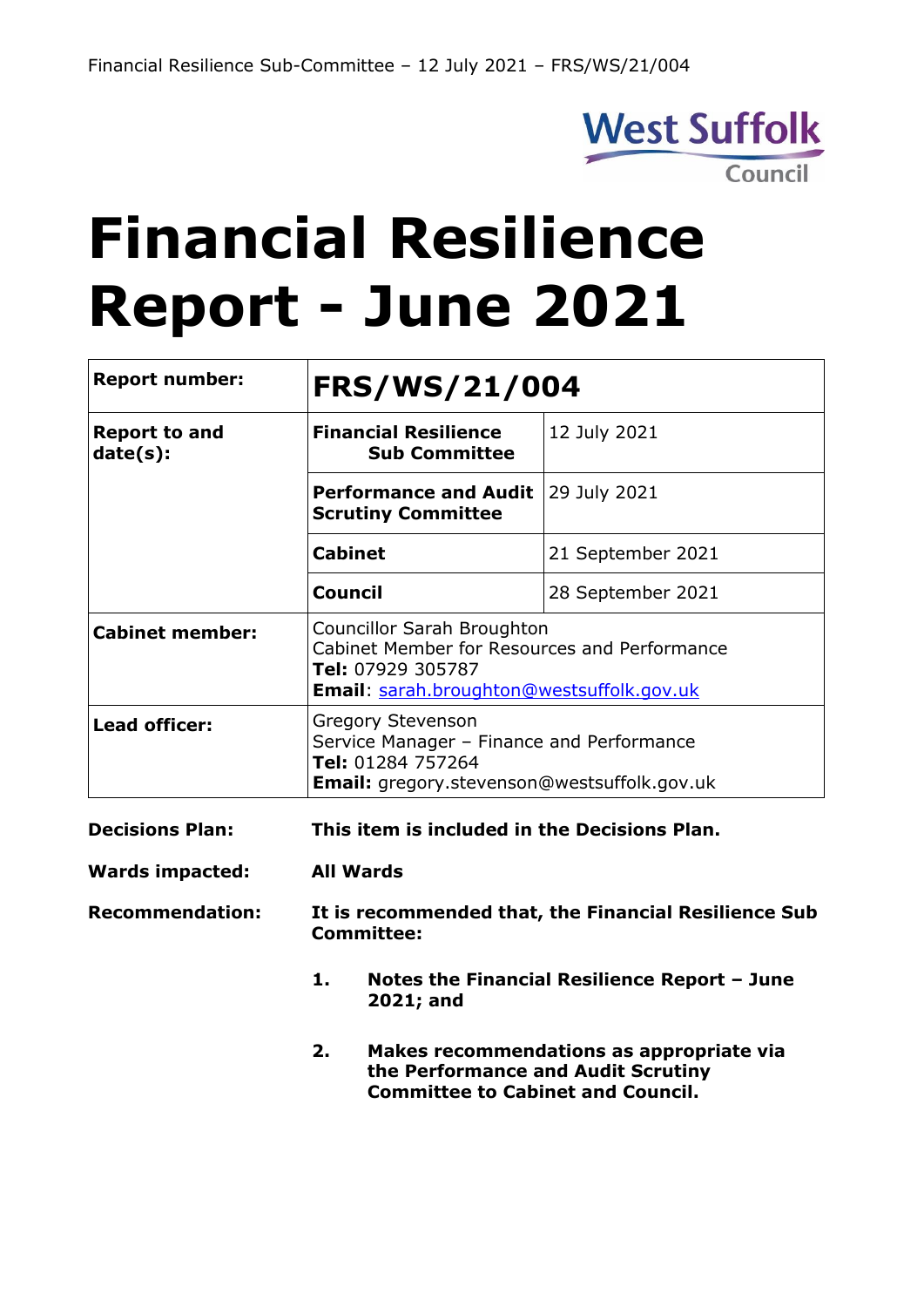## **1. Treasury Management Report – June 2021**

1.1 The report is part of the Councils' management and governance arrangements for Treasury Management activities under the CIPFA Code of Practice on Treasury Management. It provides a comprehensive assessment of activities from 1 April 2021 to 30 June 2021.

#### **2. Executive Summary**

- 2.1 The Council held investments of £39,300,000 as at 30 June 2021. Interest achieved in the first quarter of the financial year amounted to £16,517 against a budget for the period of £11,250.
- 2.2 2.3 External borrowing as at 30 June 2021 remained at £4,000,000, with the Council's level of internal borrowing increasing slightly to £46,712,000 as at 30 June 2021. Overall borrowing (both external and internal) is expected to increase over the full financial year, but not by as much as was originally budgeted for.

Borrowing costs (Interest Payable and MRP) for the year are forecast to be £965,793 against an approved budget of £3,135,850, although this could change if more external borrowing is undertaken than is currently forecast.

#### **3. Interest Earned from Treasury Investments during the period**

- 3.1 The 2021 to 2022 Annual Treasury Management and Investment Strategy Statements (report CAB/WS/21/007 approved 23 February 2021) sets out the Council's projections for the current financial year. The budget for investment income of 2021 to 2022 is £45,000 which is based on a 0.25 per cent target average rate of return on investments.
- 3.2 At the end of June 2021 interest actually earned during the first quarter of the financial year amounted to £16,517 (average rate of return of 0.245 per cent) against a profiled budget for the period of £11,250 (average rate of return 0.25 per cent); a budgetary surplus of £5,267.

Although interest rates continue to be low as a result of the COVID-19 pandemic which started in mid-March 2020, the Council had more cash invested during the period (see note at 3.4) leading to higher overall interest achieved despite the lower rates.

3.3 The table below summaries the interest earned and the average rate of return achieved at 30 June 2021.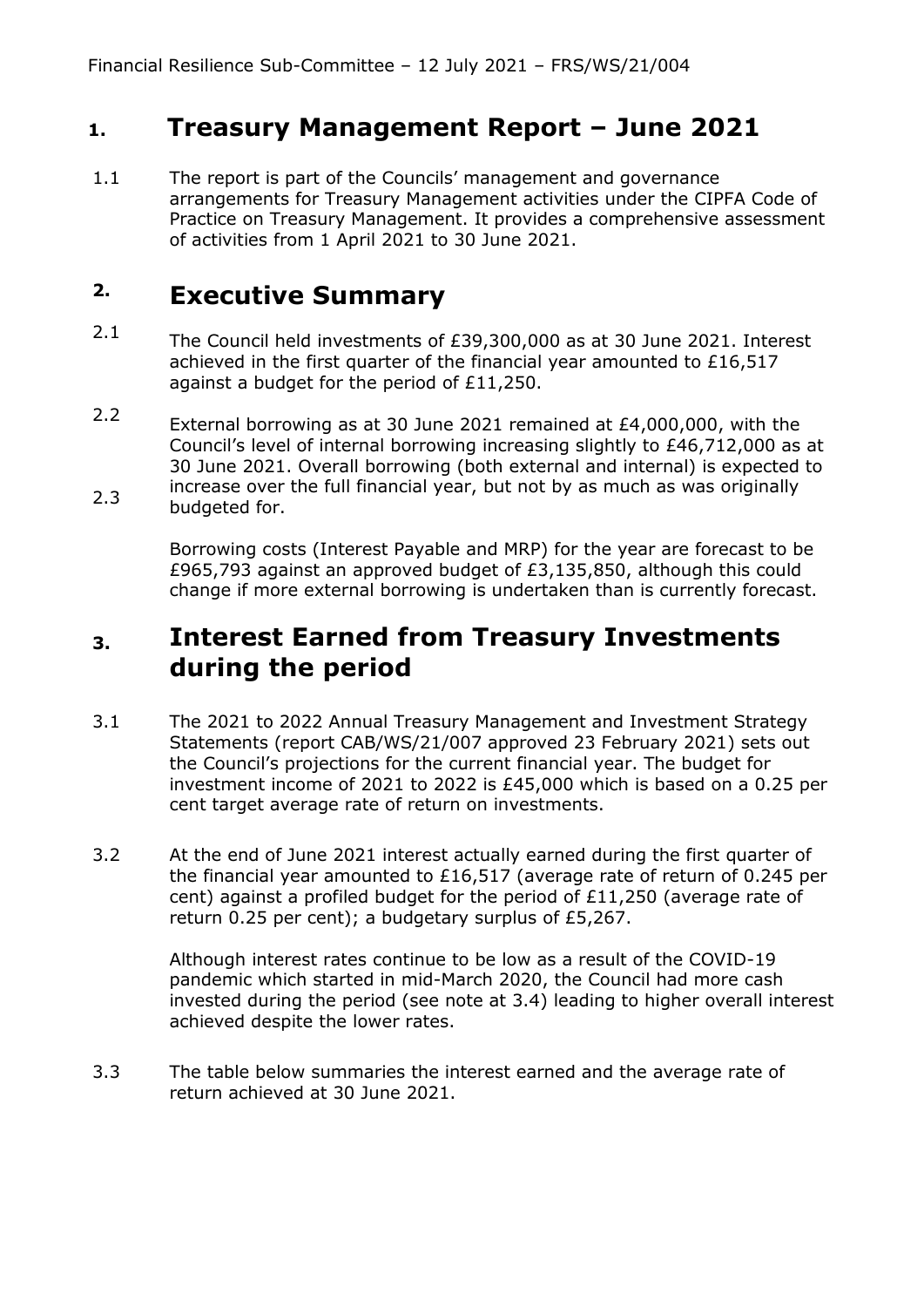| <b>Interest Earned and Average Rate of Return Summary</b> |                                              |                                                |                                               |  |  |  |
|-----------------------------------------------------------|----------------------------------------------|------------------------------------------------|-----------------------------------------------|--|--|--|
| <b>Investment Category</b>                                | Total<br><b>Average</b><br><b>Investment</b> | <b>Average</b><br><b>Rate of</b><br>Return (%) | <b>Interest</b><br><b>Earned in</b><br>period |  |  |  |
| <b>Temporary Investments</b><br>(Term Deposits)           |                                              |                                                |                                               |  |  |  |
| Lloyds 95 Day Account                                     | nil                                          | 0.45%                                          | nil                                           |  |  |  |
| Santander 365 Day Account                                 | 8,000,000                                    | 0.687%                                         | 13,711.78                                     |  |  |  |
| Santander 180 Day Account                                 | nil                                          | 0.380%                                         | nil                                           |  |  |  |
| Santander 95 Day Account                                  | 500,000                                      | 0.404%                                         | 504.11                                        |  |  |  |
| <b>Lloyds Treasury Account</b>                            | 8,241,229                                    | 0.080%                                         | 1,642.85                                      |  |  |  |
| Barclays Deposit Account*                                 | 6,000,000                                    | 0.010%                                         | 149.59                                        |  |  |  |
| <b>CCLA MMF</b>                                           | 4,000,000                                    | 0.039%                                         | 263.13                                        |  |  |  |
| <b>Local Authorities</b>                                  |                                              |                                                |                                               |  |  |  |
| HM Debt Management Office                                 | 4,923,077                                    | 0.010%                                         | 245.48                                        |  |  |  |
| Total Overall Average Return on Investments %<br>0.245%   |                                              |                                                |                                               |  |  |  |
| Total Interest Earned - 1 April 2020 to 30 June 2021      |                                              |                                                | 16,517                                        |  |  |  |

\* An annual interest bonus is paid at the end of the financial year if no withdrawals take place.

3.4 The table below summaries the investment activity during the period

| Treasury Management - Investment Activity Summary                                                      |                   |  |  |  |
|--------------------------------------------------------------------------------------------------------|-------------------|--|--|--|
|                                                                                                        | 2021 to 2022<br>Ð |  |  |  |
| <b>Opening Balance 01 April 2021</b>                                                                   | 28,500,000        |  |  |  |
| Investments made during the year (including<br>transfers to business reserve accounts)                 | 34,600,000        |  |  |  |
| <b>Sub Total</b>                                                                                       | 63,100,000        |  |  |  |
| Less Investments realised during the year<br>(including withdrawals from business reserve<br>accounts) | 23,800,000        |  |  |  |
| <b>Closing Balance 30 June 2021</b>                                                                    | 39,300,000        |  |  |  |

Please note: The Councils cash balances are currently greater than forecast as a result of holding advanced business grant and COVID support grant payments.

3.5 The table below lists the investments held as at 30 June 2021

| Investments held as at 30 June 2021                                                                                                                          |           |       |          |                          |  |  |  |
|--------------------------------------------------------------------------------------------------------------------------------------------------------------|-----------|-------|----------|--------------------------|--|--|--|
| <b>Principal</b><br><b>Interest</b><br><b>Date</b><br>Date<br><b>Amount</b><br><b>Counterparty</b><br><b>Returned</b><br><b>Loaned</b><br><b>Rate</b><br>(£) |           |       |          |                          |  |  |  |
|                                                                                                                                                              |           |       |          |                          |  |  |  |
| Lloyds 95 Day Account                                                                                                                                        | Nil       |       |          |                          |  |  |  |
| Santander 365 Day                                                                                                                                            | 8,000,000 | 0.68% | 01/04/20 | 365 day<br><b>Notice</b> |  |  |  |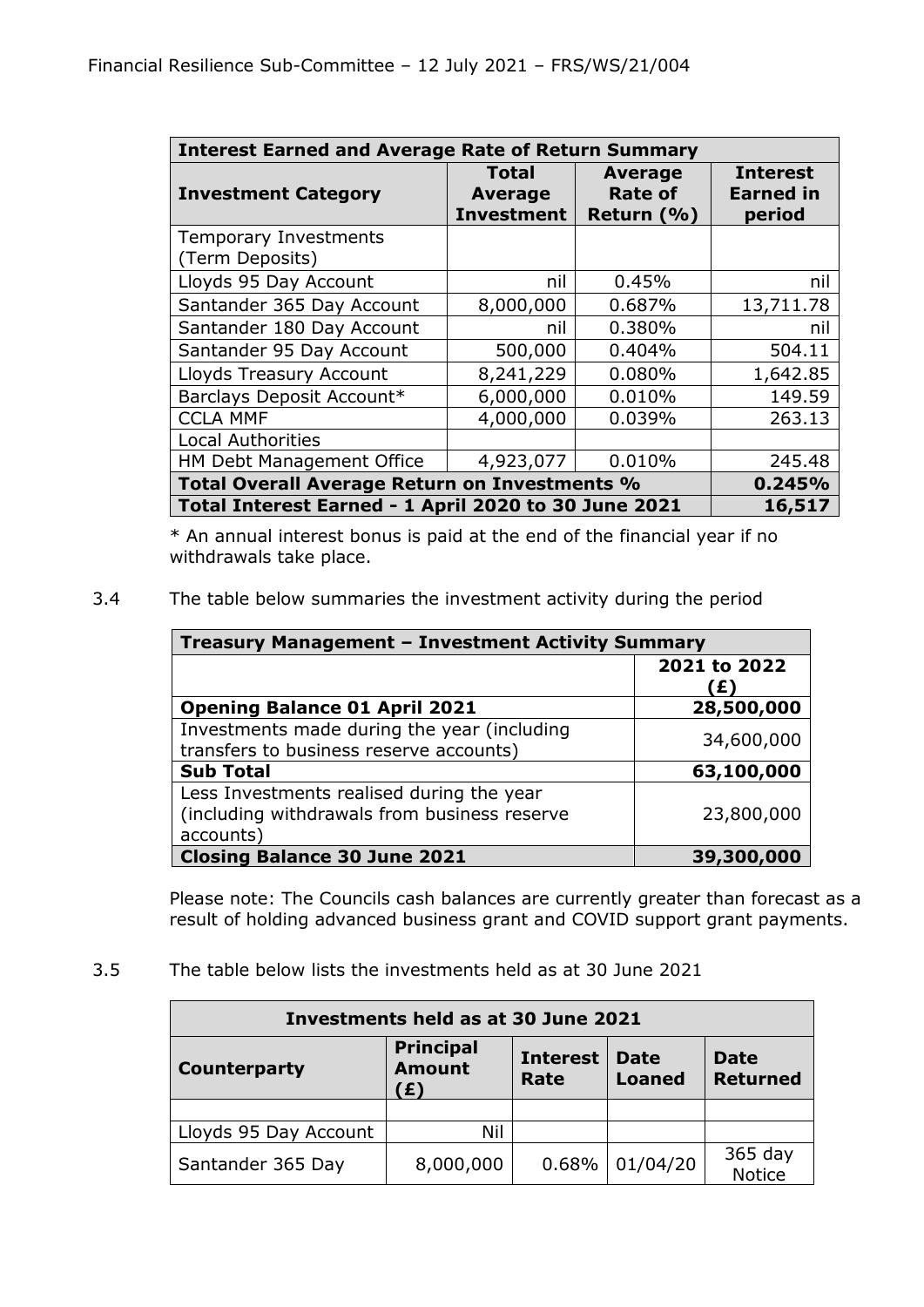| Santander 180 Day                          | Nil        |          |          |                           |  |  |
|--------------------------------------------|------------|----------|----------|---------------------------|--|--|
| Santander 95 Day                           | 500,000    | 0.40%    | 01/04/20 | $95$ day<br><b>Notice</b> |  |  |
| Lloyds Treasury<br>Account                 | 7,800,000  | 0.08%    | 01/04/20 | On call<br>availability   |  |  |
| <b>Barclays Deposit</b><br>Account         | 6,000,000  | 0.01%    | 01/04/20 | On call<br>availability   |  |  |
| <b>CCLA Money Market</b><br>Fund           | 4,000,000  | Variable | 01/04/20 | On call<br>availability   |  |  |
| HM Debt Man. Office                        | 5,000,000  | 0.01%    | 14/04/21 | 19/08/21                  |  |  |
| HM Debt Man. Office                        | 5,000,000  | 0.01%    | 01/06/21 | 19/07/21                  |  |  |
| HM Debt Man. Office                        | 3,000,000  | 0.01%    | 24/06/21 | 20/12/21                  |  |  |
|                                            |            |          |          |                           |  |  |
| There were no other fixed term investments |            |          |          |                           |  |  |
| <b>Total</b>                               | 39,300,000 |          |          |                           |  |  |

Please note: The interest rates above are the rates as at 30 June 2021. Actual rates going forward could fluctuate.

3.6 The Council has an earmarked revenue reserve to mitigate against possible adverse fluctuations in the returns received from the council's investments, called the Interest Equalisation Reserve. The balance in this reserve as at 30 June 2021 was £865,473.

# **4. Borrowing activity during the period**

- 4.1 As with the 2020 to 2021 financial year, the Council continues to hold significant cash balances, see 1.5 and 1.6 above. With this being the case, the Councils approach, supported by its advisors, will be to continue to borrow internally to fund its capital investment plans and to avoid the payment of external interest rates. This approach is continually kept under review and is based on the level of cash balances the Council holds, as well as the interest rates currently available in the market and the level of risk exposure the Council has to holding the level of internal borrowing it has against the risk of increasing market interest rates.
- 4.2 On 30 June 2021 West Suffolk had £4 million of external borrowing, which is the same level it held on 1 April 2021. With interest rates remaining low and cash balances remaining healthy, it is unlikely that any further external borrowing will need to be undertaken in the 2021 to 2022 financial year, although this is kept under constant review and may change if circumstances and advice changes. The use of internal funds is beneficial whilst we still have available cash, as we would be paying interest at a much higher rate (around 2.00 per cent) than we would get back from investing the extra surplus cash (current average return on our treasury investments of 0.245 per cent). This means we would have a significant cost of carrying external loans that are not currently required from a cash management perspective.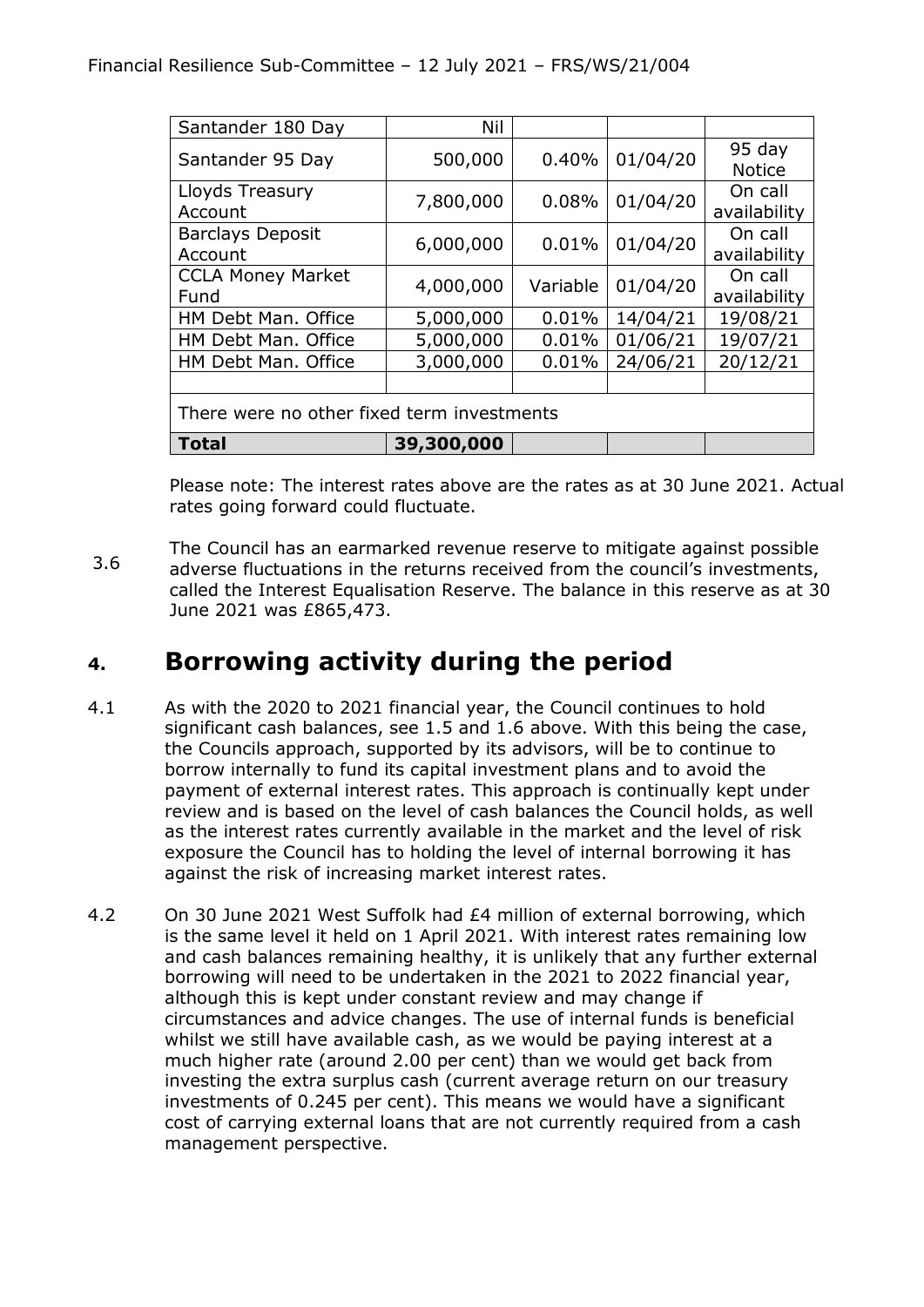4.3 The table below is a summary of the external borrowings and temporary loans as at 30 June 2021.

| <b>External Borrowings and Temporary Loans</b> |                                         |                        |                                            |       |                                  |  |  |
|------------------------------------------------|-----------------------------------------|------------------------|--------------------------------------------|-------|----------------------------------|--|--|
| <b>Lender</b>                                  | <b>Balance -</b><br>1 April 2021<br>(£) | <b>Movement</b><br>(E) | <b>Balance -</b><br>30 June<br>2021<br>(E) | Rate  | <b>Interest Maturity</b><br>date |  |  |
| <b>Barclays Bank</b>                           | 4,000,000                               | 0                      | 4,000,000                                  | 4.24% | 31 March<br>2078                 |  |  |

- 4.4 Although the council has not undertaken any further external borrowing in the period, its underlying need to borrow (Capital Financing Requirement – CFR, the amount the Council has invested in its communities) is forecast to increase which will lead to an increase in the level of borrowing (either external or internal) the council will have.
- 4.5 The table below details the forecast for the councils Capital Financing Requirement (underlying need to borrow) over the next 3 years.

|                                                            | 31 March<br>2021<br><b>Actual</b><br>millions | 31 March<br>2022<br><b>Approved</b><br><b>Budget</b><br>£ millions | 31 March<br>2022<br><b>Forecast</b><br>millions | 31 March<br>2023<br><b>Forecast</b><br>millions | 31 March<br>2024<br><b>Forecast</b><br>millions |
|------------------------------------------------------------|-----------------------------------------------|--------------------------------------------------------------------|-------------------------------------------------|-------------------------------------------------|-------------------------------------------------|
| Capital<br><b>Financing</b><br><b>Requirement</b><br>(CFR) | 49.405                                        | 96.179                                                             | 56.964                                          | 154.198                                         | 207.963                                         |

# **5. Borrowing Strategy and Sources of Borrowing**

- 5.1 As detailed in the 2021 to 2022 Treasury Management Strategy Statement, the current borrowing strategy is still to make short-term use of internal funds (internal borrowing) or to borrow short-term loans. This is being continually monitored by the Council, along with Arlingclose (treasury advisors), to determine whether this is still the most optimal strategy or whether to look at borrowing additional sums at long-term fixed rates.
- 5.2 There are various sources of borrowing that the Council is able to make use of for longer term borrowing, which are detailed in the strategy statement. The traditional method for local authorities, and the default method the Council uses in all of its business cases, is to borrow from the Public Works Loans Board (PWLB). In the medium term, if the Council were to look at fixing out some of its internal borrowing into a long-term external loan then it could do so by borrowing through the PWLB.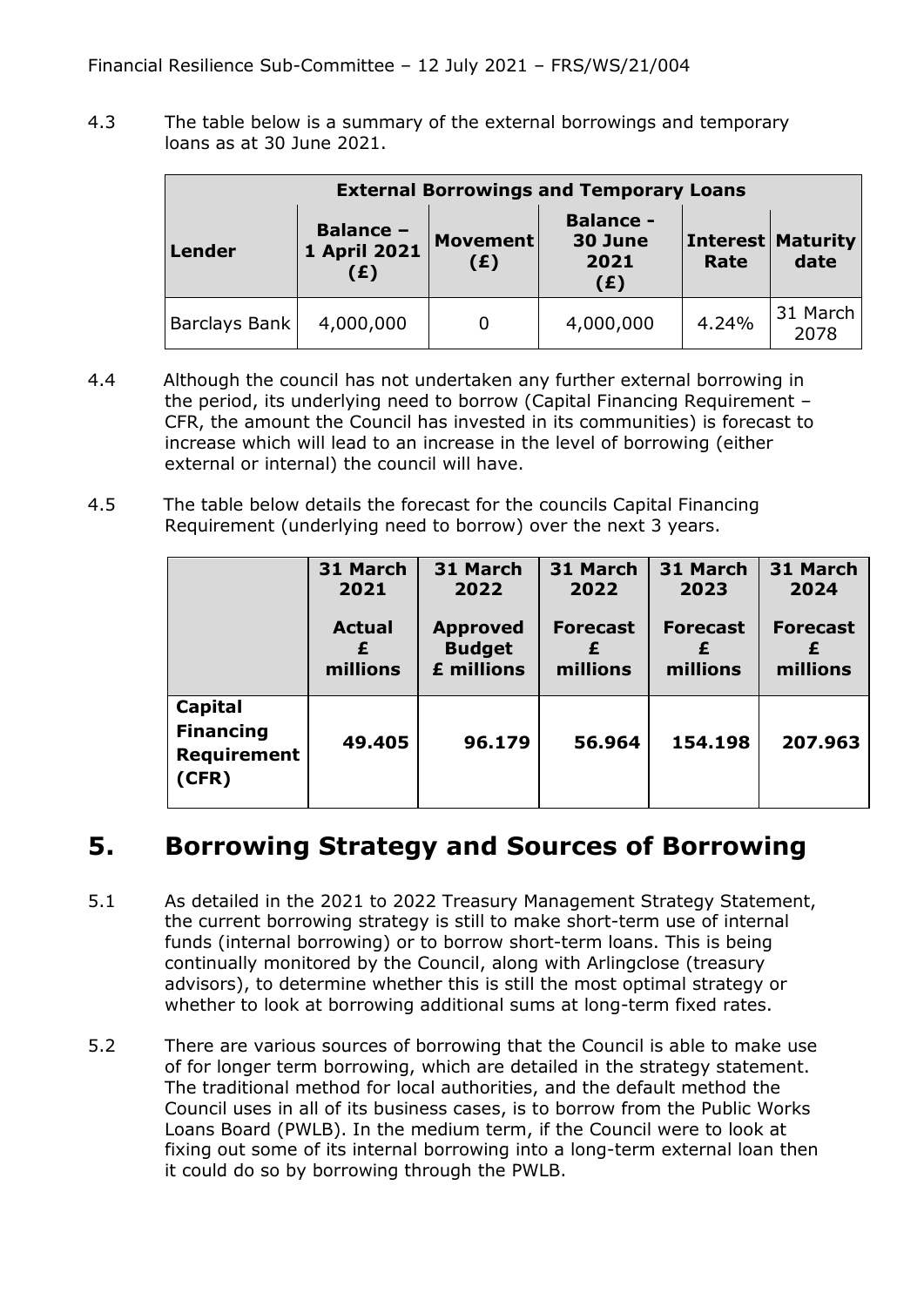5.3 The graph below shows historic PWLB interest rates over the previous 2 years, for different durations based on borrowing using the annuity method.



- 5.4 The graph above shows how PWLB rates fluctuate on a daily basis, as they are linked to UK Gilt rates – current PWLB rates are 1.00 per cent above the relevant UK Gilt rate. West Suffolk Council has access to PWLB Certainty Rates which are only 0.80 per cent above the relevant UK Gilt rate. In October 2019, PWLB increased the margin above UK Gilts from 1.00 per cent (0.80 per cent for Certainty Rate) to 2.00 per cent (1.80 per cent for Certainty Rate) overnight as a result of significant increases in the level of borrowing from PWLB. After undertaking consultation on changes to PWLB lending terms, the margin over UK Gilts was dropped back to 1.00 per cent (0.80 per cent for Certainty Rate) in November 2020.
- 5.5 PWLB interest rates for 40-year borrowing using the annuity method were 2.25 per cent (2.05 per cent for Certainty Rate) on 30 June 2021. Using the current value of internal borrowing of £46,712,000, if we were to transfer all of that internal borrowing to a 40-year PWLB loan using the 2.05 per cent Certainty Rate, the Council would incur an initial annual interest payable cost of £957,600. This compares to our interest payable budget for 2021 to 2022 of £2,053,000. If PWLB rates were to increase by 0.50 percent, then the interest payable cost would increase to £1,191,150, and an increase of 1.00 per cent in PWLB rates would lead to a cost of £1,424,700.
- 5.6 The Council, along with Arlingclose, will continue to explore alternative sources of borrowing to ensure the Council will be ready to externally borrow in the most advantageous way when it needs to.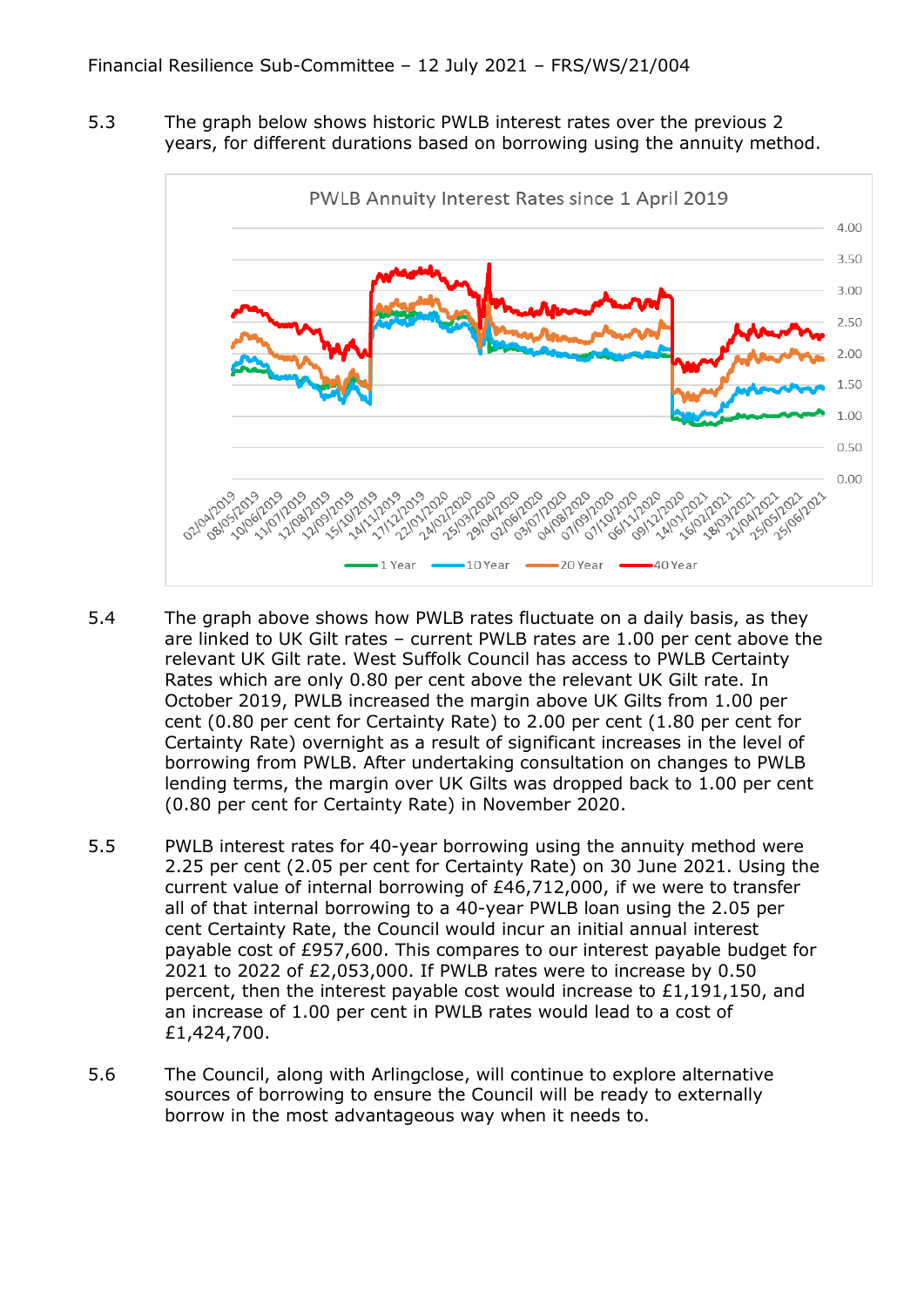# **6. Borrowing and Capital Costs - Affordability**

- 6.1 The 2021 to 2022 Budget had assumptions on borrowing costs for capital projects included within it. These borrowing costs are a combination of interest payable on external borrowing, and Minimum Revenue Provision (MRP), which is an amount set aside each year to repay that borrowing requirement. The main projects which make up the majority of the Councils borrowing requirement are:
	- Western Way development
	- Mildenhall Hub
	- West Suffolk Operational Hub
	- Investing in our Growth Fund
- 6.2 The business cases for each of these projects considered affordability based on what each project would deliver in terms of income and savings against the borrowing requirement for the project.
- 6.3 Borrowing costs only form part of the Councils revenue budget once the project has been completed, so although there may be a borrowing requirement, until such time as the project is complete there will be no MRP or interest payable as part of the revenue budget.

| <b>Summary of Capital Borrowing Budget 2021 to 2022</b> |                                                    |                                                            |                                   |  |  |  |
|---------------------------------------------------------|----------------------------------------------------|------------------------------------------------------------|-----------------------------------|--|--|--|
|                                                         |                                                    | <b>Borrowing Costs</b>                                     |                                   |  |  |  |
| Project - all<br>supported by<br>business cases         | <b>Borrowing</b><br><b>Requirement</b><br>(Budget) | <b>Minimum</b><br><b>Revenue</b><br><b>Provision (MRP)</b> | <b>Interest</b><br><b>Payable</b> |  |  |  |
| Investing in our<br><b>Growth Fund</b>                  | £15,838,544                                        | £209,500                                                   | £410,500                          |  |  |  |
| Western Way<br>Development                              | £21,560,577                                        | £0                                                         | £0                                |  |  |  |
| Mildenhall Hub                                          | £17,438,264                                        | £243,150                                                   | £476,550                          |  |  |  |
| <b>West Suffolk</b><br><b>Operational Hub</b>           | £11,177,329                                        | £168,500                                                   | £311,250                          |  |  |  |
| Newmarket Leisure<br>Centre                             | £2,753,610                                         | £12,250                                                    | £169,600                          |  |  |  |
| Toggam Solar Farm                                       | £1,829,369                                         | £80,950                                                    | £82,000                           |  |  |  |
| 20 High St Haverhill                                    | £1,816,595                                         | £28,600                                                    | £56,700                           |  |  |  |
| 113 High St<br>Newmarket                                | £688,830                                           | £11,300                                                    | £22,500                           |  |  |  |
| Olding Road DHL<br>Depot                                | £3,550,381                                         | £154,000                                                   | £113,350                          |  |  |  |

6.4 The details of these Budgets is laid out below.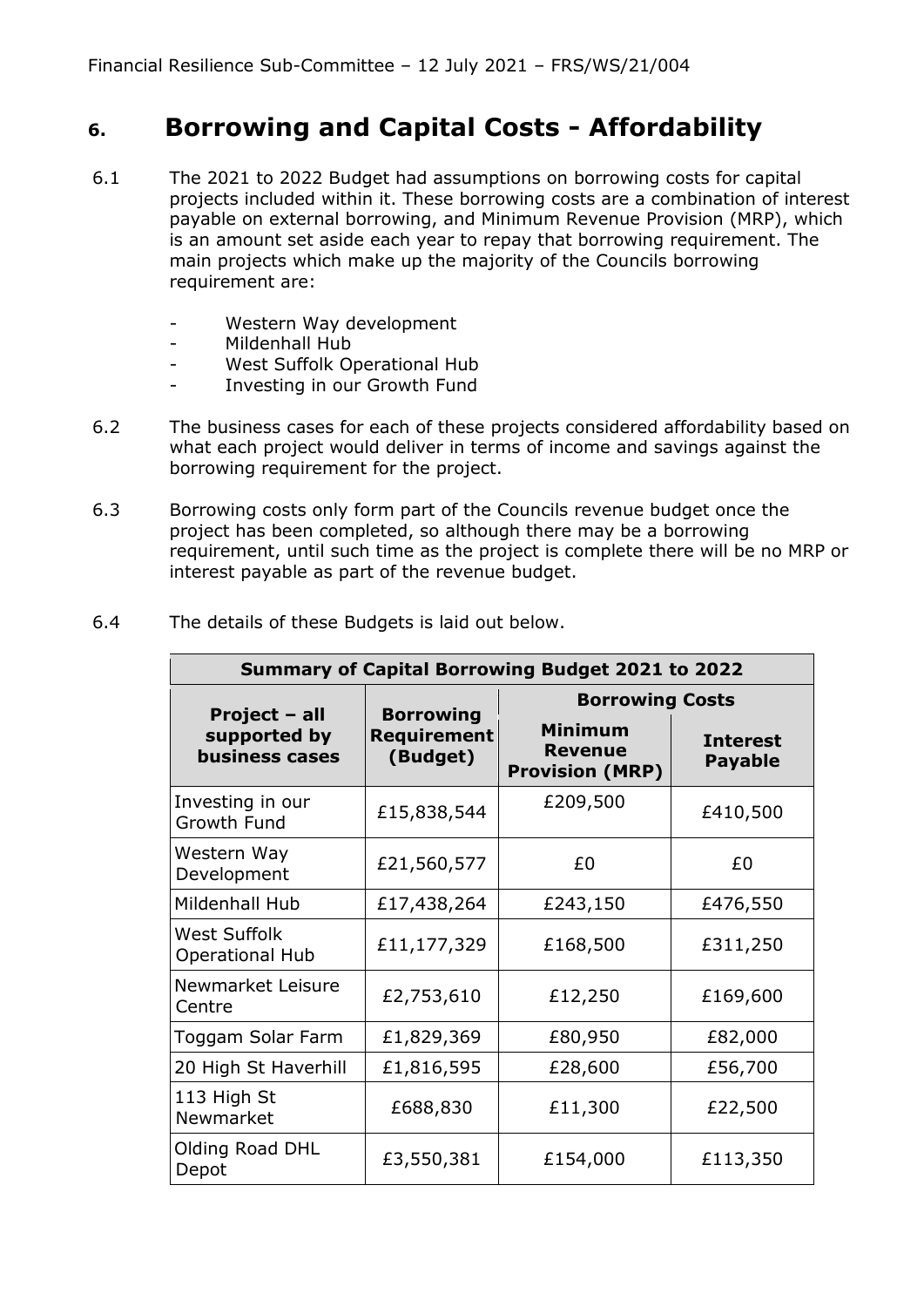| % of Gross<br><b>Revenue Income</b><br><b>Budget</b>        |             | 2.6%       | 4.9%        |
|-------------------------------------------------------------|-------------|------------|-------------|
| <b>Total borrowing</b><br>and associated<br>servicing costs | £96,178,966 | £1,082,850 | £2,053,000* |
| Loans and other                                             | £8,693,954  | £55,400    | £162,550    |
| <b>St Edmunds Guest</b><br>House                            | £929,850    | £10,650    | £35,100     |
| 17/18 Cornhill                                              | £2,695,394  | £0         | £0          |
| 33-35 High St,<br>Haverhill                                 | £370,376    | £5,300     | £11,000     |
| Vicon House,<br>Western Way                                 | £3,344,267  | £49,300    | £102,200    |
| <b>Provincial House</b>                                     | £3,491,626  | £53,950    | £99,700     |

\* This represents an average interest rate of 2.75 per cent.

- 6.5 The affordability of borrowing and capital costs is a key metric in our financial planning and resilience assessments. Current and future financial affordability and resilience to such costs is key when evaluating any new opportunities. As set out in the approved West Suffolk Capital Strategy we are using the per cent of the Gross Revenue Income Budget for both MRP and Interest Payable to assess the Councils affordability position. In other words, how much (in percentage terms) of our gross revenue income budget is committed to servicing our external debt.
- 6.6 The forecast position on each of these projects for the year of 2021 to 2022 is as below – assuming internal borrowing continues for the full year (note this is constantly reviewed with our advisors as our approach).

| <b>Summary of Forecast Capital Borrowing for 2021 to 2022</b> |                                     |             |                                                               |                                   |  |  |
|---------------------------------------------------------------|-------------------------------------|-------------|---------------------------------------------------------------|-----------------------------------|--|--|
| Project - all<br>supported by<br><b>business cases</b>        | <b>External</b><br><b>Borrowing</b> |             | <b>Minimum</b><br><b>Revenue</b><br><b>Provision</b><br>(MRP) | <b>Interest</b><br><b>Payable</b> |  |  |
| Investing in our<br><b>Growth Fund</b>                        | £0                                  | £0          | £0                                                            | £0                                |  |  |
| Western Way<br>Development                                    | £0                                  | £2,000,000  | £0                                                            | £0                                |  |  |
| Mildenhall Hub                                                | £0                                  | £17,760,506 | £243,150                                                      | £0                                |  |  |
| <b>West Suffolk</b><br><b>Operational Hub</b>                 | £0                                  | £9,516,968  | £131,741                                                      | £0                                |  |  |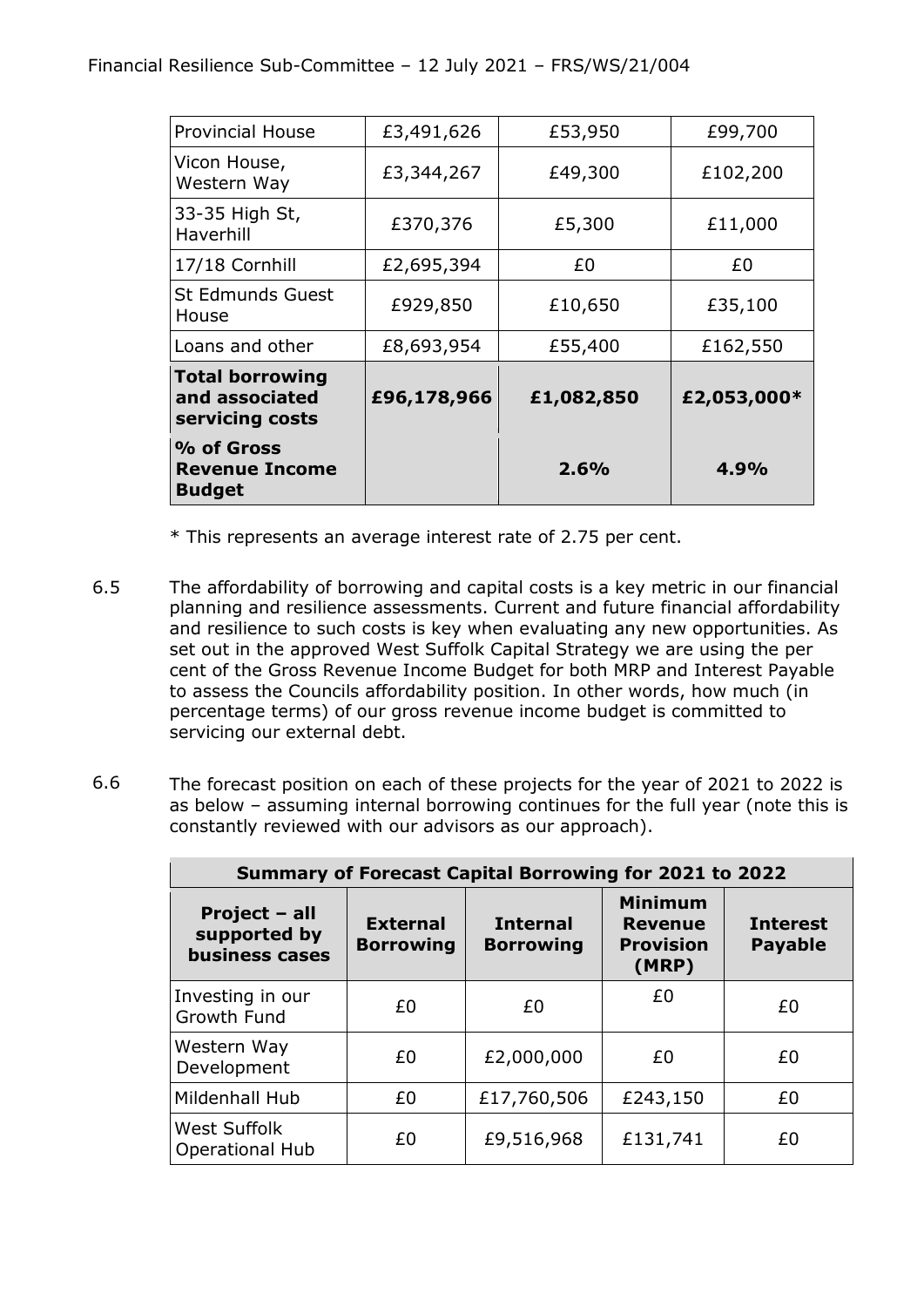| Newmarket Leisure<br>Centre                                                      | £4,000,000 | £0             | £12,799  | £169,600 |
|----------------------------------------------------------------------------------|------------|----------------|----------|----------|
| Toggam Solar<br>Farm                                                             | £0         | £1,840,044     | £70,276  |          |
| 20 High St<br>Haverhill                                                          | £0         | £1,814,305     | £30,890  | £0       |
| 113 High St<br>Newmarket                                                         | £0         | £688,409       | £11,721  | £0       |
| Olding Road DHL<br>Depot                                                         | £0         | £3,549,684     | £154,697 | £0       |
| <b>Provincial House</b>                                                          | £0         | £3,489,918     | £55,658  | £0       |
| Vicon House,<br>Western Way                                                      | £0         | £3,339,032     | £54,535  | £0       |
| 33-35 High Street,<br>Haverhill                                                  | £0         | £370,380       | £5,296   | £0       |
| 17/18 Cornhill                                                                   | £0         | £2,915,000     | £0       | £0       |
| <b>St Edmunds Guest</b><br>House                                                 | £0         | £993,629       | £11,584  | £0       |
| Loans and other                                                                  | £0         | £6,520,347     | £13,945  | £0       |
| <b>Sub total</b>                                                                 | £4,000,000 | £54,210,646    | £796,193 | £169,600 |
| Newmarket Leisure Centre<br>cumulative MRP reducing<br>internal borrowing amount |            | (E1, 246, 940) |          |          |
| <b>Total Borrowing</b>                                                           |            | £56,963,706    |          | £965,793 |
| % of Gross<br><b>Revenue Income</b><br>(excl COVID-19<br>Grants)                 |            |                | 2.0%     | 0.4%     |

6.7 The original budget position has moved due to the following reasons:

- Forecast use of internal borrowing instead of external borrowing during 2021 to 2022.
- Reviewing the Western Way development in light of the COVID-19 outbreak, which led to a timing delay in the project programme against what was originally forecast.
- Forecast underspend against the Investing in our Growth Fund.

# **7. Borrowing and Income - Proportionality**

7.1 The concept of proportionality, alongside that of affordability, is a key consideration when considering funding projects through borrowing.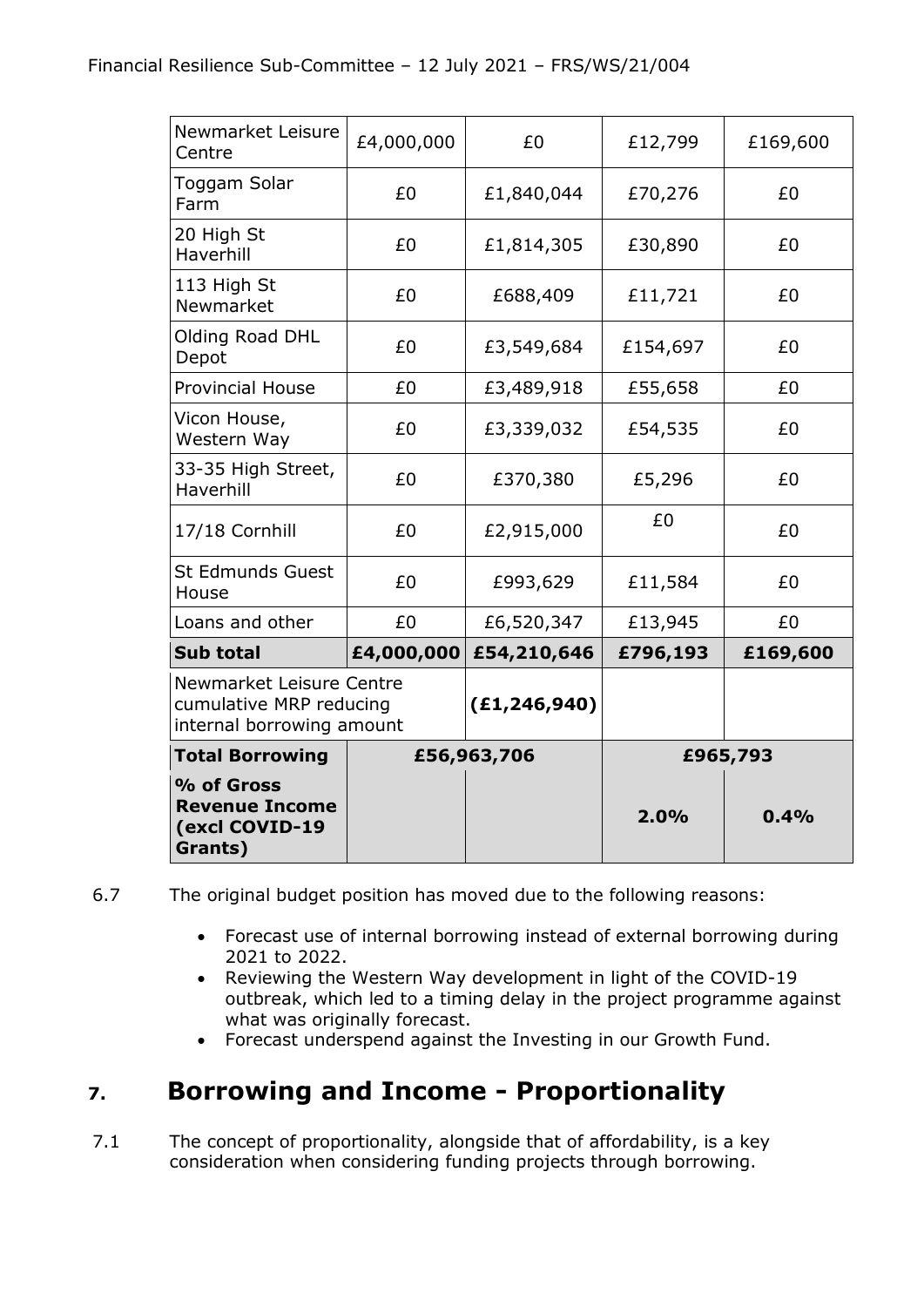- 7.2 The costs and risks associated with that borrowing should be looked at as part of the whole financial position of the council in our financial planning and resilience assessments. Awareness of the scale and relationship with the asset base and revenue delivery is essential to informed decision making.
- 7.3 As at 31 March 2021, the Councils asset base was valued at £266.6 million. As such the budgeted borrowing requirement of £96.18 million would have represented 36.07 per cent of our long-term asset base. The forecast borrowing requirement at the end of the financial year is £56.96 million, which represents 21.37 per cent of our long-term asset base. It is worth noting that the capital projects being undertaken would increase the overall asset base of the council, leading to the borrowing requirement being a smaller percentage of the asset base then detailed above.

### **8. Borrowing and Asset Yields**

- 8.1 Borrowing, whether internally from available cash balances or externally from other institutions, bears a cost which will affect the yield of investments made with that money. The yield is the return on the investment, whether through additional income of savings, less the borrowing costs associated with the investment, against the value of the investment.
- 8.2 West Suffolk Council makes investment decisions to support its strategic priorities which are not solely focussed on financial return, in line with our agreed Investing in our Growth Agenda Strategy. There are therefore a range of yield returns delivered by these investments that varies from project-to-project dependant on the wider blended socio-economic returns that these projects give.
- 8.3 In order to aid comparison between projects and returns from 'normal' treasury management cash investment (section 2 above), the table below shows the income and net return from the current project portfolio.

| 2021/22<br><b>BUDGET</b>   | Asset<br><b>Value</b><br>£m | <b>Borrowing</b><br>£m | <b>Annual</b><br><b>Income</b><br>£m | <b>Net</b><br><b>Return</b><br>(Excl.<br><b>Borrowing</b><br>Costs $*$ ) | <b>Net Return</b><br>(Incl.<br><b>Borrowing</b><br>Costs) | Yield<br>$\frac{1}{2}$<br>(E/A) |
|----------------------------|-----------------------------|------------------------|--------------------------------------|--------------------------------------------------------------------------|-----------------------------------------------------------|---------------------------------|
|                            | A                           | B                      | C                                    | D                                                                        | E                                                         | F                               |
| <b>Industrial Units</b>    | £24.2                       | £0.0                   | £2.6                                 | £2.2                                                                     | £2.2                                                      | 9.0%                            |
| <b>Retail Units</b>        | £28.2                       | £0.0                   | £1.8                                 | £1.5                                                                     | £1.5                                                      | 5.3%                            |
| Land                       | £10.3                       | £0.0                   | £1.0                                 | £1.0                                                                     | £1.0                                                      | 9.6%                            |
| Solar Farm                 | £14.4                       | £1.8                   | £1.4                                 | £1.1                                                                     | £0.4                                                      | 2.7%                            |
| Growth Fund                |                             | £15.8                  | £0.7                                 | £0.7                                                                     | £0.2                                                      | 1.0%                            |
| Western Way<br>Development |                             | £21.6                  | £0.0                                 | £0.0                                                                     | £0.0                                                      | 0.0%                            |
| Mildenhall Hub             |                             | £17.4                  | £0.0                                 | £0.0                                                                     | £0.0                                                      | 0.0%                            |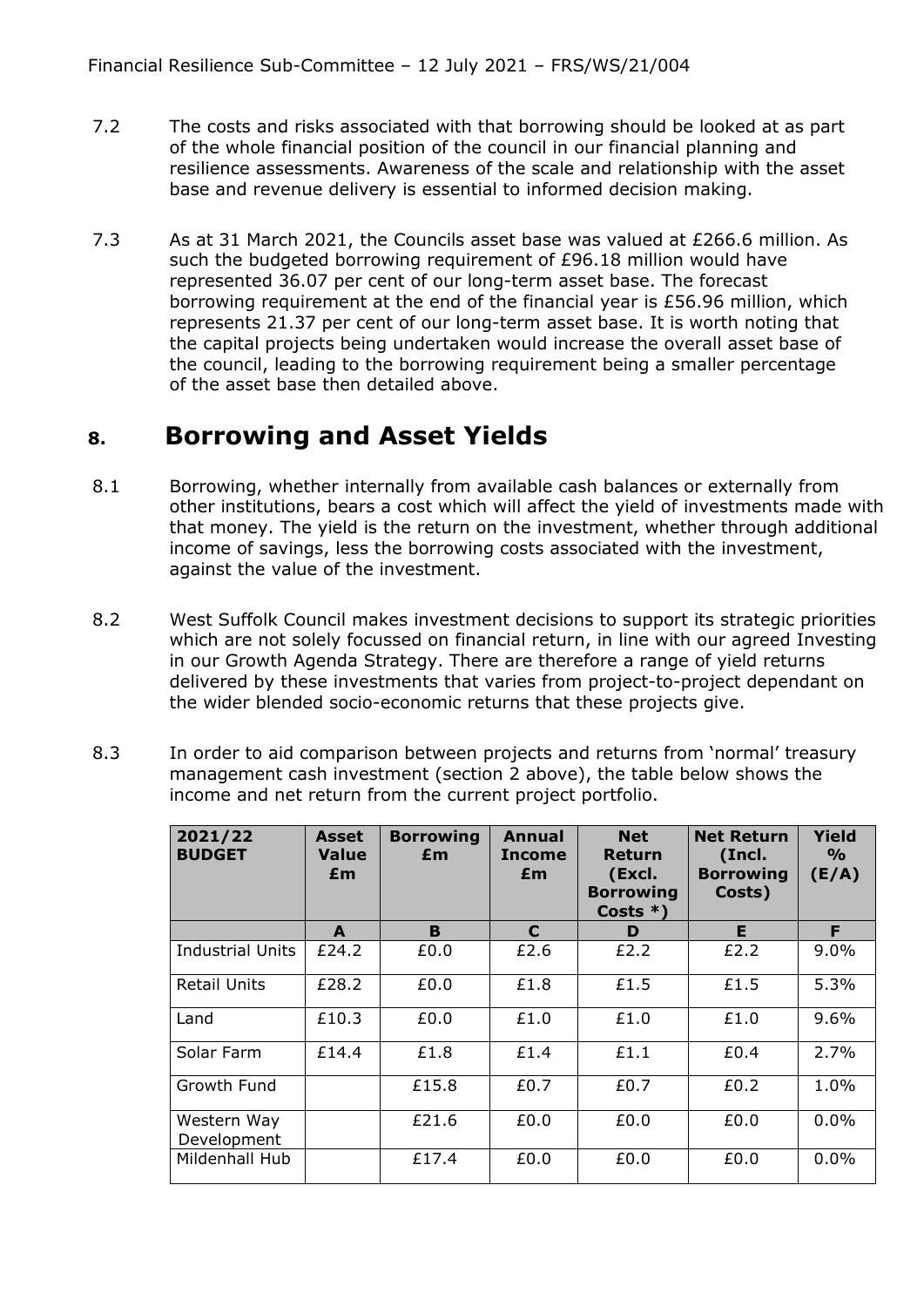| Other        |       | £11.2 | £0.7 | £0.6 | £0.6 | 0.0% |
|--------------|-------|-------|------|------|------|------|
| <b>TOTAL</b> | £77.1 | £67.8 | £8.2 | £7.1 | £5.9 | 4.1% |

| 2021/22                            | <b>Asset</b><br><b>Value</b><br>£m | <b>Borrowing</b><br>£m | Annual<br><b>Income</b><br>£m | <b>Net</b><br>Return<br>(Excl.<br><b>Borrowing</b><br>Costs $*)$ | <b>Net Return</b><br>(Incl.<br><b>Borrowing</b><br>Costs) | <b>Yield</b><br>$\frac{9}{0}$<br>(E/A) |
|------------------------------------|------------------------------------|------------------------|-------------------------------|------------------------------------------------------------------|-----------------------------------------------------------|----------------------------------------|
|                                    | A                                  | B                      | $\mathbf C$                   | D                                                                | E.                                                        | F                                      |
| Industrial<br>Units                | £24.2                              | £0.0                   | £2.6                          | £2.2                                                             | £2.2                                                      | 8.7%                                   |
| <b>Retail Units</b>                | £31.8                              | £0.0                   | £1.8                          | £1.5                                                             | £1.5                                                      | 4.4%                                   |
| Land                               | £10.3                              | £0.0                   | £1.0                          | £1.0                                                             | £1.0                                                      | 8.7%                                   |
| Solar Farm                         | £14.4                              | £0.0                   | £1.4                          | £1.1                                                             | £0.4                                                      | 2.1%                                   |
| Growth Fund                        |                                    | £0.0                   | £0.7                          | £0.7                                                             | £0.2                                                      | 1.0%                                   |
| West Suffolk<br>Operational<br>Hub |                                    | £0.0                   | £0.0                          | £0.0                                                             | £0.0                                                      | 0.0%                                   |
| Mildenhall Hub                     |                                    | £0.0                   | £0.0                          | £0.0                                                             | £0.0                                                      | $0.0\%$                                |
| Other                              |                                    | £4.0                   | £0.7                          | £0.6                                                             | £0.6                                                      | 0.0%                                   |
| <b>TOTAL</b>                       | £80.7                              | £4.0                   | £8.2                          | £7.1                                                             | £5.9                                                      | 4.2%                                   |

\* Includes direct operating costs

#### **9. CIPFA Consultation on Prudential Code**

- 9.1 In February 2021, CIPFA undertook some consultation on proposed changes to the Prudential Code for Capital Finance in Local Authorities – see link [\(Prudential Code Consultation | CIPFA\)](https://www.cipfa.org/policy-and-guidance/consultations-archive/prudential-code-consultation). The Prudential Code is a professional code of practice to support local authorities in taking decisions on capital investments. Key objectives of the code of practice are to ensure that local authorities' capital investment plans are affordable, prudent and sustainable; that treasury management decisions are taken in accordance with good professional practice; and that local strategic planning, asset management planning and proper option appraisal are supported.
- 9.2 The main proposed change was to amend the code's wording to restrict local authority borrowing for yield from "purely for profit" to "primarily for profit". Following feedback from local authorities, CIPFA has said that it will give more detail on what borrowing is allowed, as well as which sources of finance are prudent, and which are restricted.
- 9.3 Another proposed change which are likely to come into effect are the introduction of a liability benchmark as an indicator in the code. This assesses the lowest borrowing options available to an authority, by